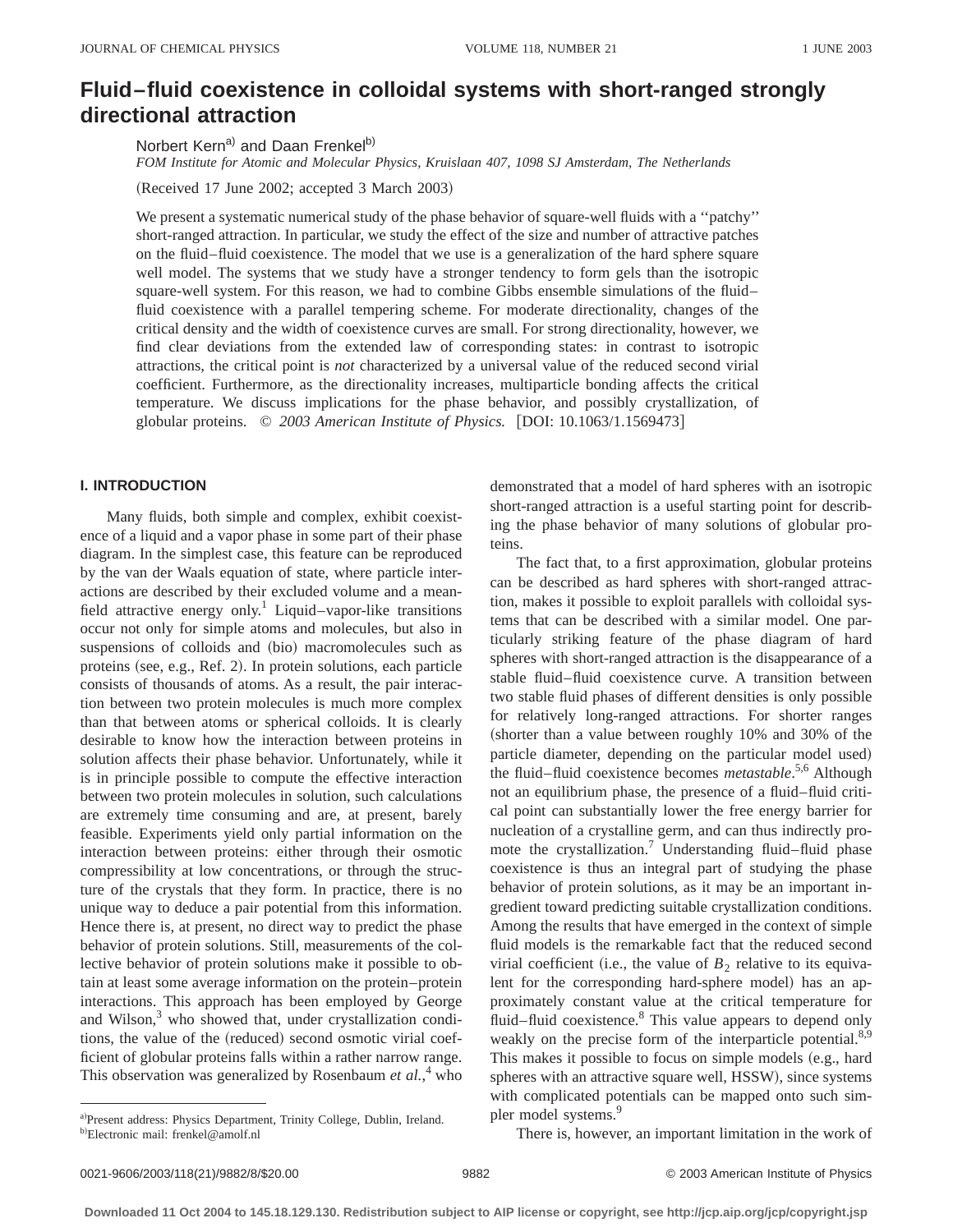Refs. 8 and 9: both papers only consider potentials that are independent of the relative orientation of the interacting molecules. This simplifying assumption is certainly not justified in the case of protein interactions. It is therefore important to identify the differences between the phase behavior of simple isotropic model systems and that of the more general models with anisotropic interactions. Anisotropy in protein–protein interactions may be due to various physical mechanisms: interactions between nonuniformly distributed surface charges, the presence of hydrophyllic/hydrophobic zones on the protein surface, and the formation of hydrogen bonds at specific surface locations. Several groups<sup>10–13</sup> have provided evidence that isotropic interaction models cannot properly account for experimentally observed phase diagrams of protein solutions.

Theoretical models have been put forward in order to take into account the effect of directionality of short-ranged attractive forces on the fluid–solid phase boundaries. $11,14$  The Sear model, $^{14}$  and variations of it, have also been used to interpret experimental data on fluid–fluid coexistence in protein solutions.<sup>12,13</sup> Models of this class are formulated in terms of ''binding sites,'' represented by off-center attractive square well potentials, localized at the particle surface, and they can be treated in the framework of the Wertheim theory of associating fluids.<sup>15–17</sup> This perturbative approach allows one to deduce an analytical equation of state for the fluid. However, the theory does not take into account formation of ring-like clusters (at least not in a first-order formulation). Moreover, it assumes that the structure of the associating fluid can be modeled by that of a hard-sphere fluid. The theory is thus intrinsically limited to the ''weak bonding'' regime, and it may be less suited to obtain accurate data on the fluid–fluid coexistence in the case of highly directional interactions.<sup>13</sup> Numerical work on these systems has been presented by Vega and Monson,<sup>18</sup> who determine coexistence curves involving solid phases for a particular set of parameters and particles with tetrahedral symmetry, aimed at mimicking the phase behavior of water. Fluid–fluid coexistence, however, has not been studied numerically.

An alternative class of models has been proposed by Lomakin *et al.*<sup>10</sup> In this work, the attraction is localized on patches of the protein surface. For one particular representative of these models, the authors have used numerical arguments to deduce an equation of state, thus enabling them to compare phase diagrams to experimental data on proteins.<sup>10</sup> The approach of Ref.  $^{10}$  relies on the hypothesis that an effective interparticle potential (strictly speaking, a free energy) can be obtained by orientational preaveraging of the Boltzmann factor associated with the pair interactions.

In the present paper, we wish to approach the problem of the phase behavior of systems with directional attractions by direct computer simulation. To do so, we formulate a simple generic model for directional attraction in terms of a pair potential, designed to separate effects of range and anisotropy of the attractions. Next, we present Monte Carlo simulations that explore how the directionality affects the fluid– fluid coexistence.



FIG. 1. Illustration of patch definition. A patch  $\alpha$  is described by a solid angle (half opening angle  $\delta$  about an axis  $\hat{e}_{\alpha}$ ). Two particles attract if their separation vector  $\mathbf{r}_{ij}$  intersects some patch (not necessarily the same one) on both particles, *and* if they are within range.

### **II. MODEL**

Our aim is to study a model for particles with strongly directional interactions. Rather than elaborating models for specific protein molecules, we choose to focus on a simple model that can represent a strong directionality of attractions. To this end, we consider ''patchy'' attractive HSSW particles. Two particles attract if they are within a predefined range and the vector joining their center of mass intersects an attractive patch on the surface of *both* particles. Such patchy spheres can be considered as a schematic model for the interaction between protein surfaces where strong short-ranged attractions can exist between hydrophobic regions of the surfaces on different proteins. We define the pair potential as a product of a square-well potential with an angular modulation

$$
u_{ij}(r_{ij}; \tilde{\Omega}_i, \tilde{\Omega}_j) = u_{ij}^{\text{hssw}}(r_{ij}) \cdot f(\tilde{\Omega}_i, \tilde{\Omega}_j),
$$
\n(1)

where the radial dependence is given by the regular squarewell potential of reduced range  $\lambda$ ,

$$
u_{ij}^{\text{hssw}}(r) = \begin{cases} \infty & \text{for } r < \sigma \\ -\epsilon & \text{for } \sigma \le r < \lambda \sigma \\ 0 & \text{for } \lambda \sigma \le r. \end{cases} \tag{2}
$$

For the orientational dependence, we associate attractive interactions with patches  $\alpha=1, \ldots, n$  on the surface of the particles, each corresponding to a conical segment of (half) opening angle  $\delta$  around the direction  $\hat{e}_{\alpha}$  (cf. Fig. 1). In our model we did not allow patches to overlap, although this restriction is not essential. All particles carry identical patches in a body-fixed frame of reference, but the patch orientations  $\hat{e}_{\alpha}$  are modified as the particles rotate. The angular modulation of the interaction is taken to depend on the direction  $\hat{r}_{ij}$  of the particle separation vector  $\mathbf{r}_{ij}$ , but also on the particle orientations  $\overline{\Omega}_i$ ,  $\overline{\Omega}_j$ , as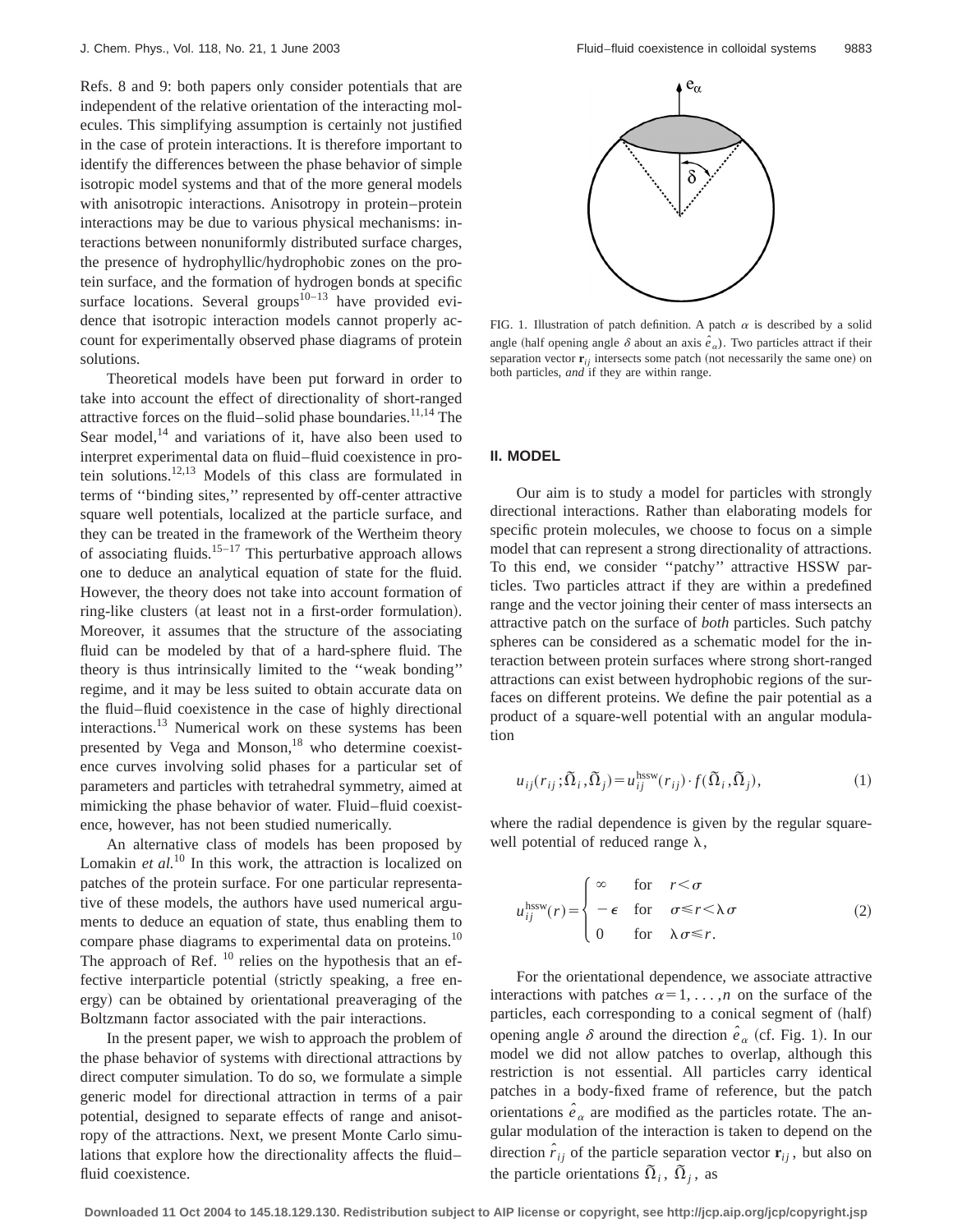$$
f_{ij}(\hat{r}_{ij}; \tilde{\Omega}_i, \tilde{\Omega}_j) = \begin{cases} 1 & \text{if } \begin{cases} (\hat{e}_{\alpha} \cdot \hat{r}_{ij} \le \cos \delta) & \text{for some patch } \alpha \text{ on } i \\ \text{and } (\hat{e}_{\beta} \cdot \hat{r}_{ji} \le \cos \delta) & \text{for some patch } \beta \text{ on } j \\ 0 & \text{otherwise} \end{cases} \end{cases}
$$
(3)

Attraction is thus limited to configurations where two patches face each other. Similar models have been used, e.g., by Ghonasgi and Chapman<sup>19</sup> as a perturbation potential to a Lennard-Jones interaction, tailored to modeling water (tetrahedral arrangement of patches with particular binding energies for the individual sites).

*Properties of the model potential.* The proposed model strictly separates radial and angular features, thus allowing us to assess the effect of both separately. The choice of a discontinuous radial potential is convenient as it makes it possible to give an unambiguous definition to the particle size (here given by the hard core diameter  $\sigma$ ). The model potential defines the radial dependence in terms of particle properties (patches). The case considered here is the simplest one (all patches attractive, with identical binding energies and patch sizes), but generalizations to more complex models are straightforward.

In the following, we will be interested in the effect of the reduced attraction range  $\lambda$ , the number *n* of attractive patches, and their size (described by the angle  $\delta$ ). Note that the intermolecular interactions can be made less isotropic either by decreasing the number of patches or by decreasing the size of individual patches. To facilitate the comparison between different geometries, it is convenient to characterize the size of the patches in terms of the total *surface coverage*  $\chi$  (percentage of the particle surface covered by patches).  $\chi$ is related to the number of patches and their size by

$$
\chi = n \cdot \sin^2 \left( \frac{\delta}{2} \right). \tag{4}
$$

The simplicity of the model allows us to write down an analytic expression for the second virial coefficient  $B_2$ , which characterizes the effective interaction between particles:

$$
B_2 = -\frac{1}{2 V} \int d^3 r_1 \int d\tilde{\Omega}_1 \int d^3 r_2 \int d\tilde{\Omega}_2 [e^{-\beta u(1,2)} - 1],
$$
\n(5)

where  $\beta = 1/k_B T$  as usual, with the Boltzmann constant  $k_B$ . The angular integrations, represented by the solid angles  $d\tilde{\Omega}$ , stand for integration over all particle orientations. For the patchy HSSW model, the integrals can be evaluated analytically, yielding

$$
\frac{B_2}{B_2^{HS}} = 1 - \chi^2 \cdot (\lambda^3 - 1) \cdot (e^{+\epsilon/k} - 1),
$$
 (6)

where  $B_2^{\text{HS}} = 2\pi\sigma^3/3$  stands for the virial coefficient associated with hard spheres of diameter  $\sigma$ .

In order to facilitate comparison with the literature on isotropic potentials, we use the expression for  $B_2$  to define the "stickiness" coefficient  $1/\tau$ , introduced by Baxter in the context of the adhesive-sphere model:<sup>20</sup>

$$
\frac{B_2}{B_2^{\text{HS}}} = 1 - \frac{1}{4\tau}.\tag{7}
$$

For the present model,  $1/\tau$  is thus given by

$$
\frac{1}{\tau} = 4 \cdot \chi^2 \cdot (\lambda^3 - 1) \cdot (e^{+\epsilon/k} - 1).
$$
 (8)

The coefficient  $\tau$  can be considered to be a measure of the temperature. As Eq.  $(8)$  shows,  $\tau$  is a monotonically increasing (but nonlinear) function of *T*. For a given set of parameters  $(\lambda, \epsilon, \chi)$  Eqs. (7) and (8) allow us to relate the critical temperature to a corresponding ''critical'' virial coefficient.

### **III. SIMULATION TECHNIQUES**

The *isotropic* HSSW system has been studied numerically by a large number of authors. While the earlier numerical work often focused on square-well widths that were considered to be typical for simple liquids, more recent studies have explored the wider range of widths of the attractive wells.<sup>21-23</sup> Work by Vega et al.,<sup>24</sup> based on Gibbs ensemble simulations, has provided accurate reference data on the critical behavior of isotropic HSSW systems for ranges down to  $\lambda = 1.25$ . We have generalized both Gibbs ensemble and *NVT* simulation techniques to perform simulations on nonisotropic particle interactions.

## **A. Gibbs ensemble**

In order to establish the fluid–fluid coexistence curves (binodals) for systems consisting of "patchy" HSSW particles, we used Gibbs ensemble simulations.<sup>25–28</sup> We performed such simulations for varying surface coverage  $\chi$ , patch number *n*, and interaction range  $\lambda$ . Whilst it is straightforward to establish fluid–fluid coexistence for isotropic particles with moderate ranges ( $\lambda \ge 1.5$ ), equilibration becomes more difficult for shorter ranges and for strongly directional attractions. For low temperatures (below  $k_B T/\epsilon \approx 0.5$ , the precise value depending on the range and the patchiness of the potential) the simulations become prohibitively expensive. This imposes a significant restriction on the temperature range that can be studied, which indeed prevents access to the coexistence region for strongly anisotropic potentials. In order to obtain coexistence curves for strongly directional potentials, and particularly so for shorter ranges, it was necessary to make use of more sophisticated simulations schemes that we briefly describe in the following.

Using the Gibbs ensemble method, we have performed simulations with two different ranges of attraction ( $\lambda = 1.50$ 

**Downloaded 11 Oct 2004 to 145.18.129.130. Redistribution subject to AIP license or copyright, see http://jcp.aip.org/jcp/copyright.jsp**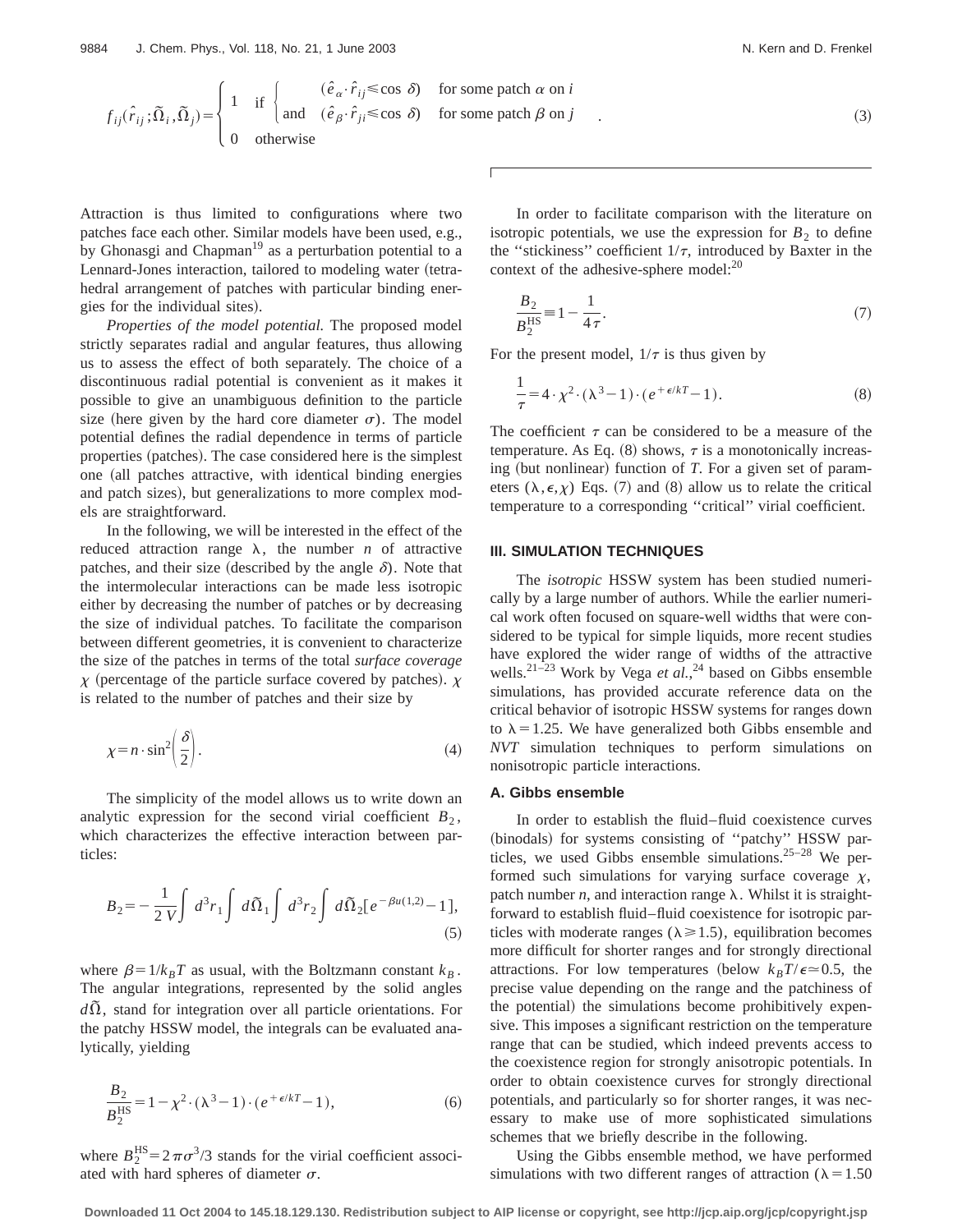and  $\lambda = 1.25$ , respectively). All simulations were carried out with  $N=512$  particles. The overall density used for the longer range was  $\rho_{\text{tot}}$ =0.30, and  $\rho_{\text{tot}}$ =0.40 for the shorter range. Within each simulation cycle we attempted  $N=512$ particle displacements and the same number of particle rotations. Furthermore, two attempts at exchanging volume were made per cycle. The number of attempted particle exchanges per cycle was variable, adjusted during equilibration runs as to target an exchange of about 2% (on average) of all particles during a cycle; this typically required 500 attempts for the longer range, and up to a few thousand attempts for the shorter range. Equilibration was for a minimum of 500 000 cycles for the longer range, with production runs of at least another 500 000 cycles. For the shorter range, equilibration and production lasted a minimum of one million cycles each (some substantially longer).

To estimate the critical temperature and the critical density for each set of parameters, we assumed that the densities of the coexisting phases and of the critical point were related through the law of rectilinear diameter: $29$ 

$$
(\rho_{\text{liq}} + \rho_{\text{gas}})/2 = \rho_c + A \cdot |T - T_c|,\tag{9}
$$

$$
\rho_{\rm liq} - \rho_{\rm gas} = B \cdot |T - T_c|^{0.32}.
$$
\n(10)

This fit also supplies an estimate for the width of the coexistence curves,  $b = B \cdot Tc^{0.32}$ , which characterizes the width of the binodals in terms of the dimensionless temperature relative to the critical point,  $t=|T/T_c-1|$ .

## **B. Parallel tempering (NVT)**

The parallel tempering method is often used to simulate systems that have a very rugged potential energy landscape. $30,28$  In a parallel tempering simulation, several Monte Carlo runs, each at a different temperature, are performed in parallel. To speed up equilibration, special swapping moves are introduced that exchange configurations belonging to different temperatures. The underlying idea is that coupling to high temperatures leads to more efficient sampling of configuration space. Systems that, at low temperatures, would be stuck in the environment of one particular local energy minimum, can escape to other local minima by "diffusing" up (and subsequently down) in temperature. The acceptance probability for a swap of system *i*, initially at temperature  $T_i$ , and system *j*, initially at temperature  $T_i$ , is

$$
P = \min\left(1, \exp\left(-\frac{1}{T_i} - \frac{1}{T_j}\right) \cdot (E_j - E_i)\right). \tag{11}
$$

This condition<sup>30,28</sup> guarantees that all the individual subsystems are maintained in thermal equilibrium. The communication overhead between configurations, required for the swapping moves, is small, and we have therefore implemented the simulations in a parallel fashion.

In order to achieve a reasonable acceptance probability of such parallel-tempering moves, the temperature difference between systems *i* and *j* should not be too large. Moreover, the configurations in the two systems should be energetically similar. The parallel-tempering scheme can be used in various ensembles. We found it most convenient to work with systems at fixed volume. This obviates the need to select a

''reasonable'' initial pressure, which would be difficult. In addition, we avoid the problem that, inside the binodal, large density changes may occur in systems at constant pressure. We have simulated  $N_{\rm sys}$ =24 subsystems, each at a different temperature, attempting a configuration swap between neighboring levels after a fixed number of sweeps for *each* level. In order to be able to explore a large range of the various parameters, we had to ensure that individual simulations were cheap. We therefore used rather small systems with *N*  $=128$  particles. For the present study, this is not a serious restriction, since our main goal is to identify trends, and the available literature data on the isotropic HSSW system suggest that even these rather small system sizes allow a fair estimate of the critical temperature. Temperature differences between neighboring levels were chosen sufficiently small to ensure good acceptance of swapping moves.

For each set of parameters for the interaction potential (range, surface coverage, patch number and geometry), this method requires simulating a series of such runs, at several densities, yielding  $N_{sys} = 24$  pressure–temperature pairs each; this effectively establishes  $N_{sys}$ =24 isotherms. It is typically easy to identify those isotherms corresponding to temperatures just above and just below the critical temperature, and since the spacing of temperature levels is very narrow in this region, this gives a very straightforward estimate for the critical temperature  $T_c$ . The critical density on the other hand cannot be determined in this way with any degree of accuracy; this would require fitting the data to a model for the equation of states. We have not attempted to do so here.

#### **C. Pressure calculations**

An additional technical complication arises in pressure measurements: the usual way of evaluating the virial contribution through interparticle forces<sup>28</sup> cannot easily be applied due to the discontinuities in the radial potential. However, the discontinuities in the interaction energy are reflected in the radial distribution function  $g(r)$ , and the pressure can be obtained from the latter through an extrapolation procedure.<sup>31,32,1</sup> The underlying relation is the link between the compressibility factor and the radial distribution function  $g(r)$  (see, e.g., Hansen and MacDonald<sup>1</sup>):

$$
\frac{\beta P}{\rho} = 1 - \frac{2\pi}{3} \cdot \beta \rho \int_0^\infty r_{12}^3 \left\langle g(1,2) \cdot \frac{du}{dr_{12}} \right\rangle dr_{12}, \quad (12)
$$

where  $\langle . \rangle$  denotes an angular (i.e., nonweighted) average. Smith *et al.*<sup>31</sup> showed how the integrals are to be evaluated for piecewise constant potentials in the case of isotropic interactions. This method has been used by various authors in the context of isotropic HSSW potentials (e.g., Refs. 23 and 22). For the "patchy" potential [Eqs.  $(1)$ – $(3)$ ] this approach can be shown to generalize to

$$
\frac{\beta P}{\rho} = 1 + \frac{2\pi}{3} \rho \sigma^3 [g(\sigma^+) - \lambda^3 \cdot (g_{\rm pp}(\lambda \sigma^-) - g_{\rm pp}(\lambda \sigma^+))]
$$
\n(13)

where  $g_{\text{pp}}(r)$  is the radial patch–patch distribution function, i.e., the partial radial pair distribution function which consid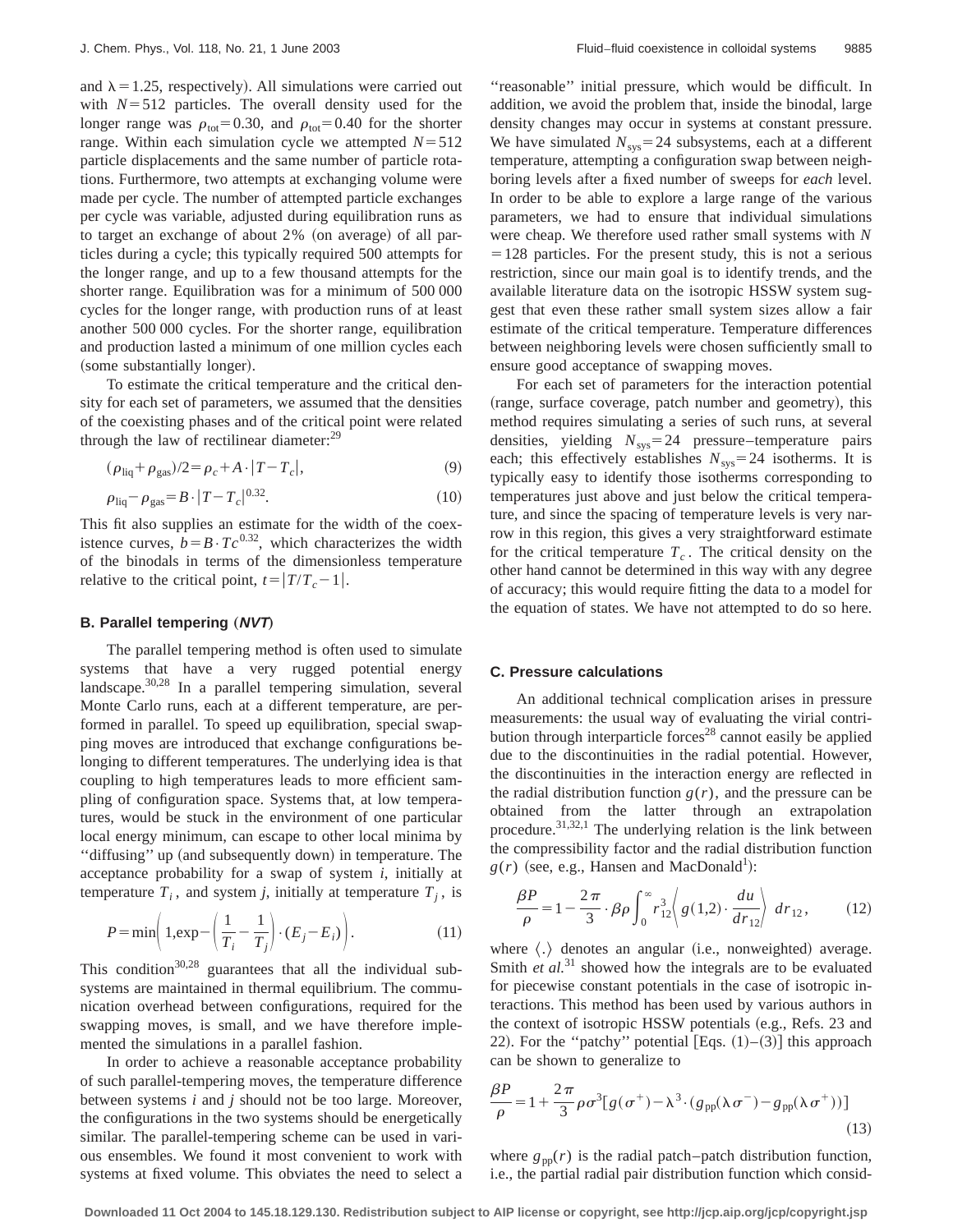ers only particles with facing patches.  $g(\sigma^+)$ ,  $g_{\text{pp}}(\lambda \sigma^+)$ , and  $g_{\text{pp}}(\lambda \sigma^{-})$  stand for the limiting values of the distribution functions as the discontinuities are approached from above and below, respectively.

## **IV. RESULTS**

We have performed Gibbs ensemble simulations for interaction ranges of  $\lambda = 1.50$  and  $\lambda = 1.25$ . The longer range is one of the most frequently used values in the literature on the isotropic HSSW, such that reference values are readily available. The shorter range is what Lomakin *et al.* have estimated as an upper limit for the interaction range of  $\gamma$ -crystallin proteins.<sup>21</sup> For both values the fluid–fluid critical point is known to be stable (cf. Refs. 8 and 9) for isotropic interactions ( $\chi=100\%$ ). Concerning the layout of patches on the surface, we focus on symmetrical arrangements with 2 patches (at opposite poles of the sphere), with 4 patches (in a tetragonal arrangement), and with 6 patches (with cubic symmetry). Since we do not allow patches to overlap, there is an upper limit on the surface coverage that can be achieved for each geometry. In particular, only the  $n=2$  case can attain the isotropic limit, whereas the others are subject to a maximum surface coverage of  $\chi_{\text{max}}(n=4)$  $\approx$ 0.8453 and  $\chi$ <sub>max</sub> $(n=6) \approx$ 0.8787, respectively. For a selection of values for the surface coverage  $\chi$ , we then obtain phase coexistence curves by performing a series of Gibbs simulations at several temperatures, which immediately yields the liquid–gas binodals.

Figure 2 shows the coexistence curves obtained for  $\lambda$  $=1.50$  and  $n=2$ , for progressively decreasing surface coverage, illustrating the general behavior for surface coverages down to 60%. With decreasing  $\chi$ , the critical temperature decreases (as is to be expected, since the total strength of attraction is decreased). At the same time the critical density  $\rho_c$  shows only a weak variation; the same holds as the number of patches varies at a given surface coverage  $\chi$ . In contrast, the critical density is known to increase as the range  $\lambda$ decreases (see, e.g., Ref. 21). Apparently, for the surface coverages considered,  $\rho_c$  is not very sensitive to the degree of directionality of the attractions.

Figure 3 examines the effect of the directionality on the width of the coexistence curves. To facilitate the comparison, we use reduced temperatures ( $T^* = T/T_c$ ). The data for  $\lambda$  $=1.50$  clearly collapse onto a single master curve, implying that a possible widening of the coexistence curves with increasing anisotropy must be weak. This is confirmed, by examining the parameter  $b = B \cdot T_c^{0.32}$  (indicated in Table I), which characterizes the width of the coexistence curve  $\lceil$ as obtained by the fit parameter  $B$  in Eq. 9) in terms of the nondimensional temperature  $t = |T/T_c - 1|$ : no significant increase is observed, to the precision available, until the surface coverage is lowered to  $\chi=60\%$ . The data for the shorter range  $\lambda = 1.25$ , however, show that significant widening does occur for shorter ranges. Indeed, this trend is in agreement with experiments on the phase behavior of several types of  $\gamma$ -crystallin,<sup>21</sup> which indicate that models that assume isotropic short-ranged attraction seriously underestimate the width of fluid–fluid coexistence curves. Using the analytical ex-



FIG. 2. Examples of coexistence curves obtained by Gibbs ensemble simulations: (a) range  $\lambda = 1.50$ ,  $n=2$  patches, for various surface coverages  $\chi$ , (b) range  $\lambda = 1.50$ , surface coverage  $\chi = 0.70$ , for  $n = 2,4,6$  patches. The dashed lines are binodals obtained by fitting to the law of rectilinear diameter, the critical points shown are as determined from these fits.

pression for the virial coefficient  $[cf. Eq. (8)]$ , one can relate critical temperatures for the different sets of parameters to a critical stickiness parameter,  $1/\tau_{\text{crit}}$ . Doing so for the present Gibbs-ensemble simulation data, we find that the values of  $\tau$ that correspond to the critical temperature are lower than the ''universal'' value that is found for isotropic potentials. However, our Gibbs-ensemble simulation results are limited to models with only modest anisometry. We should expect the effect to be even more pronounced as  $\chi$  is decreased below 60%, but for this range of  $\chi$  values we cannot use the Gibbsensemble method. This is due to the fact that the critical temperature decreases as  $\chi$  and/or  $\lambda$  are reduced. Consequently, simulations at low temperatures are required in order to determine the fluid–fluid coexistence curves. But for such low temperatures it becomes increasingly difficult to break bonds once they are formed. If only standard Monte Carlo moves are used, simulations at low temperatures become prohibitively expensive because the attractive particles tend to form long-lived clusters. Although these clusters will eventually break up in a sequence of energetically unfavorable bond-breaking moves, it takes a long time to equilibrate such systems. Indeed, a system of such anisometric spheres is likely to form an ''attractive glass'' more easily than a system of spherically symmetric particles with short-ranged attraction.<sup>33–37</sup> This tendency to form percolating clusters may explain why no direct simulations of fluid–fluid coexistence have been reported, even for spherically symmetric square-well systems for  $\lambda \le 1.25$ . In fact, the problem of equilibration in this regime is explicitly mentioned by Vega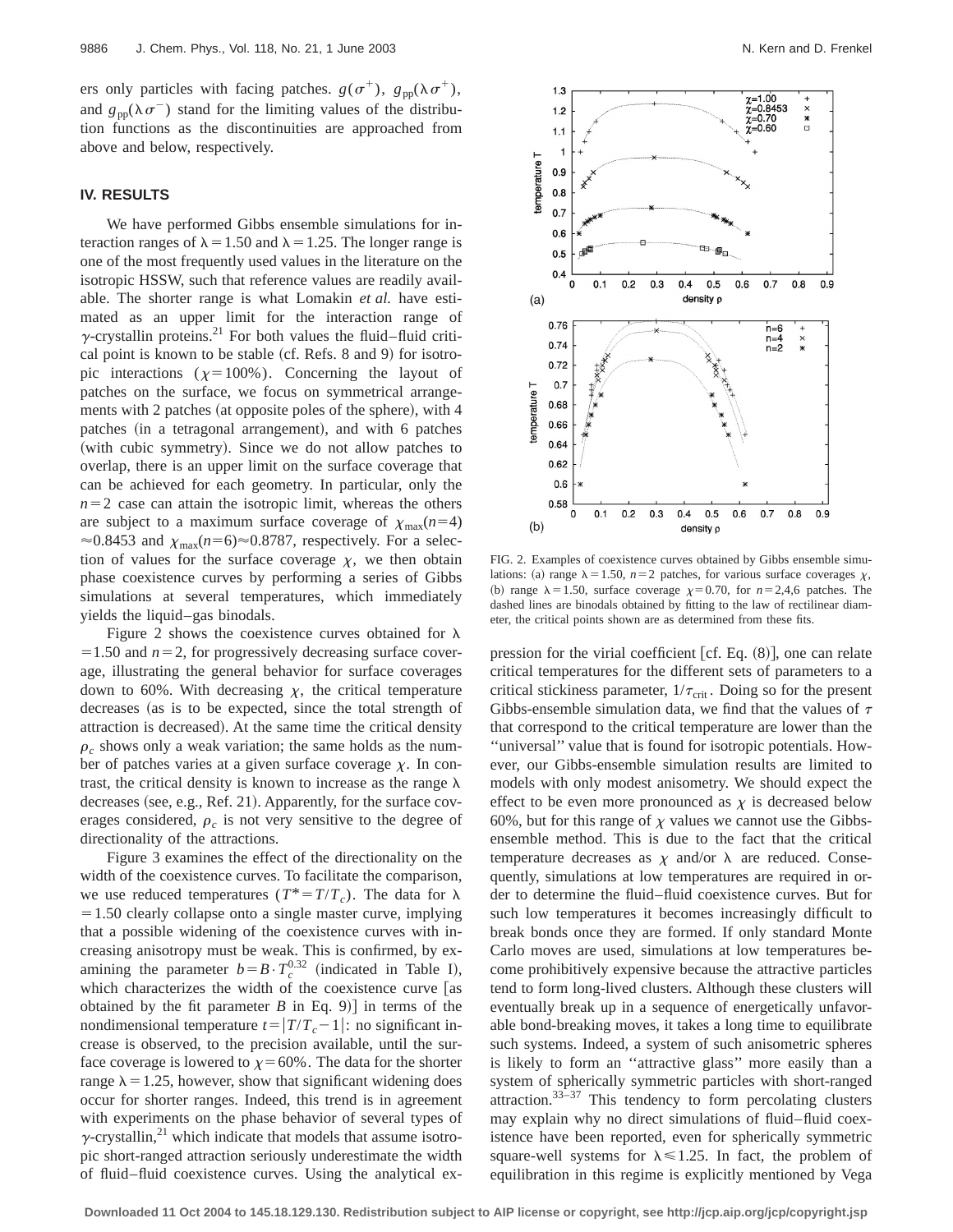

FIG. 3. Coexistence curves in terms of the reduced temperature *T*\*  $T/T_c$ , for (a)  $\lambda = 1.25$ ,  $\chi = 0.70$ , with  $n = 2,4,6$  and (b)  $\lambda = 1.50$ ,  $n = 4$ , with various surface coverages  $\chi$ . No significant widening of coexistence curves is observed.

and Monson.18 For square-well systems with attractions of shorter ranges, Lomakin *et al.*<sup>21</sup> have estimated the location of the fluid–fluid coexistence curve based on an extrapolation of simulation data that were collected above  $T_c$ , where gelation is not yet a problem.

We have chosen to address the problem by improving the sampling, using the parallel tempering technique de-



FIG. 4. The "stickiness parameter"  $\tau_{\text{crit}}$  at the critical point [equivalent to the critical virial coefficient, cf. Eq.  $(7)$ ], as obtained from parallel tempering simulations. The curves shown are for  $\lambda = 1.50$  (*n*=2 and *n*=4) and for  $\lambda = 1.30$  ( $n=4$ ). For comparison, the dotted line indicates a literature value obtained for the *isotropic* system (Ref. 24), corresponding to a range of  $\lambda$  $=1.50$ . The lines joining the data points are a guide to the eye only. The arrows labeled ''3-fold'' indicate the surface coverages at which either of two types of triple bonds become possible (cf. Fig. 5, and see the main text for an interpretation).

scribed earlier. This allowed us to extend our study to much lower surface coverages. The essential results are summarized in Fig. 4, which shows the value of the virial coefficient at the critical point (as characterized by the stickiness coefficient  $\tau$ ) as a function of the surface coverage  $\chi$ . Note, first of all, that the data series for the 2-patch systems  $(n=2)$ recovers the isotropic case in the limit of complete surface coverage ( $\chi=100\%$ ). The limiting value for the critical virial coefficient ( $\tau_c \approx 0.1$ ) is consistent with literature data on the critical temperature.<sup>24</sup>

An important result is evident from Fig. 4: the fluid– fluid critical point in systems with directional attractions is *not* characterized by a unique value for the virial coefficient. This is consistent with theoretical predictions by Kulkarni

TABLE I. Synthesis of results with detailed information on the Gibbs ensemble simulations. The symbols represent the following. *n*: number of patches,  $\lambda$ : range of attractive well,  $\chi$ : surface coverage,  $T_c$ : extrapolated critical temperature,  $\rho_c$ : extrapolated critical density, A, B: fit parameters to the law of rectilinear diameter. Also provided is the parameter  $b = B \cdot Tc^{0.32}$  describing the width of the binodals (in terms of the dimensionless temperature relative to the critical point,  $t = |T/T_c - 1|$ ). More details on the simulation conditions are given in the text.

| λ    | $\boldsymbol{n}$ | $\chi$ | $\rho_c$ | $\boldsymbol{A}$ | $T_c$    | B       | b       |
|------|------------------|--------|----------|------------------|----------|---------|---------|
| 1.50 | $\overline{2}$   | 1.00   | 0.29(1)  | 0.20(3)          | 1.237(5) | 0.98(1) | 1.05(1) |
|      |                  | 0.8453 | 0.29(1)  | 0.28(4)          | 0.973(5) | 1.09(2) | 1.07(2) |
|      |                  | 0.70   | 0.28(1)  | 0.28(6)          | 0.726(2) | 1.16(2) | 1.05(2) |
|      |                  | 0.60   | 0.25(2)  | 0.7(4)           | 0.556(4) | 1.27(4) | 1.05(3) |
|      | $\overline{4}$   | 0.8453 | 0.31(1)  | 0.2(1)           | 0.958(2) | 1.16(1) | 1.14(1) |
|      |                  | 0.80   | 0.32(1)  | 0.0(2)           | 0.898(3) | 1.14(1) | 1.10(1) |
|      |                  | 0.70   | 0.30(1)  | 0.2(3)           | 0.755(3) | 1.17(3) | 1.06(3) |
|      |                  | 0.60   | 0.30(2)  | 0.4(4)           | 0.606(3) | 1.38(3) | 1.18(3) |
|      | 6                | 0.70   | 0.30(1)  | 0.3(1)           | 0.765(3) | 1.17(2) | 1.07(2) |
|      |                  | 0.60   | 0.28(2)  | 0.4(4)           | 0.621(4) | 1.28(3) | 1.10(3) |
| 1.25 | $\overline{c}$   | 0.70   | 0.39(1)  | 0.1(6)           | 0.497(1) | 1.98(4) | 1.58(3) |
|      | $\overline{4}$   | 0.8453 | 0.42(2)  | $-0.1(4)$        | 0.634(3) | 1.76(4) | 1.52(4) |
|      |                  | 0.80   | 0.39(2)  | 0.5(4)           | 0.633(2) | 1.77(3) | 1.53(3) |
|      |                  | 0.70   | 0.38(2)  | 1.0(6)           | 0.520(2) | 2.00(4) | 1.62(3) |
|      |                  | 0.60   | 0.37(3)  | 2. (2)           | 0.440(1) | 2.19(5) | 1.68(4) |
|      | 6                | 0.70   | 0.34(1)  | 1.9(2)           | 0.517(1) | 1.86(3) | 1.51(2) |

**Downloaded 11 Oct 2004 to 145.18.129.130. Redistribution subject to AIP license or copyright, see http://jcp.aip.org/jcp/copyright.jsp**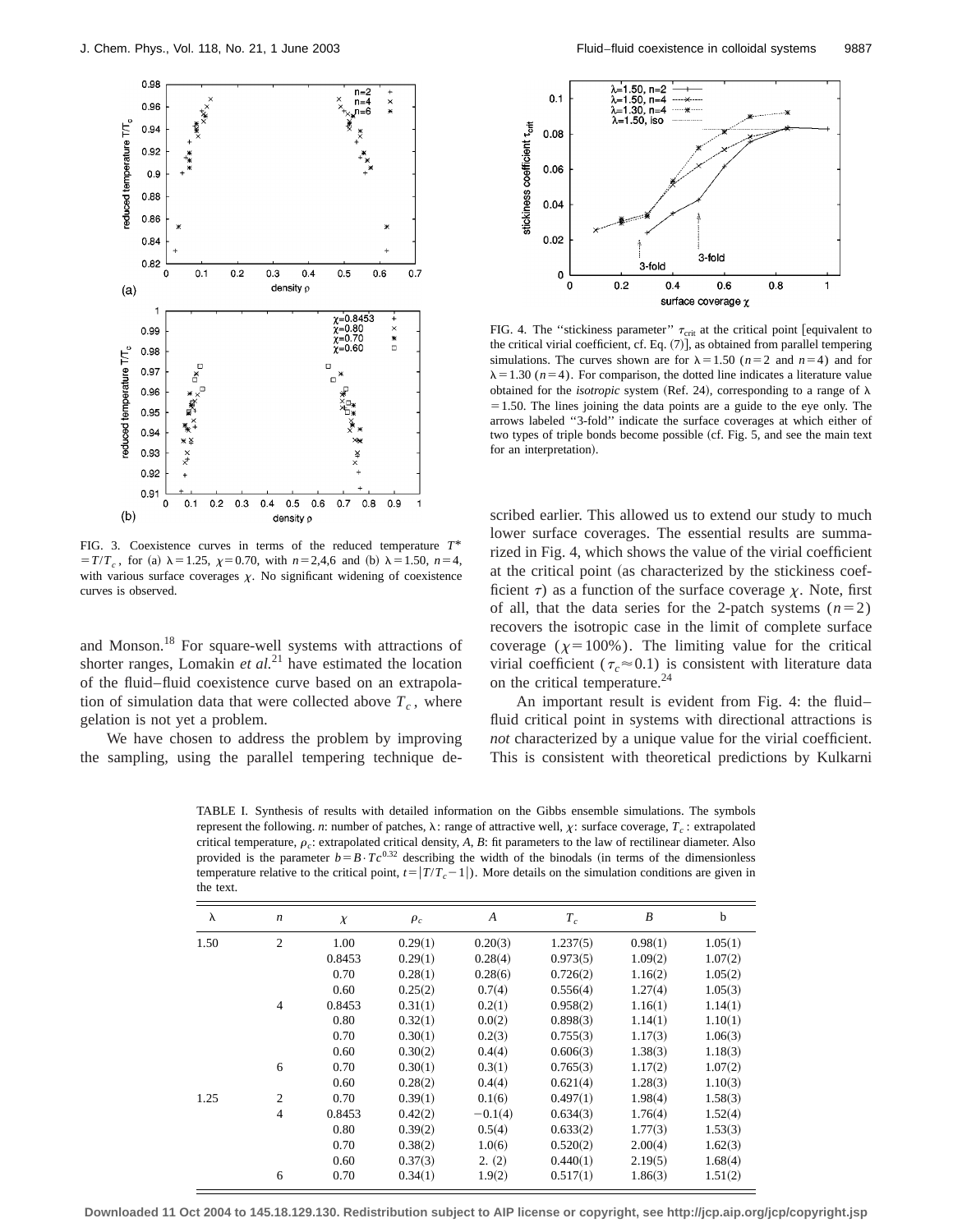

FIG. 5. Illustration of both multiple bonding scenarios: (i) threefold bonds (type ''3'') between three patches, each binding to both other patches, (ii) threefold bonds (type " $\overline{3}$ ") simultaneously involving two patches on each particle.

and Zukoski.<sup>12</sup> Note that this observation is of direct relevance for experimental protocols to achieve optimal crystallization conditions: assuming isotropic attractions, experimental conditions close to the fluid–fluid critical point can be targeted simply by monitoring the virial coefficient  $(e.g.,)$ through light scattering measurements), adjusting the solvent conditions in order to approach the, supposedly, universal critical value  $\tau_c \approx 0.1$ . Clearly, this is no longer justified once the directional character of the attraction is important. Deviations from the isotropic value are slight for quasi-isotropic attractions ( $\chi \ge 70\%$ ), but they become considerable as the surface coverage is reduced.

The data show furthermore that directionality *lowers* the critical virial coefficient, implying a lower (i.e., more negative) virial coefficient at the critical point. It is interesting to compare the 4-patch geometry with its 2-patch equivalent for the same values of  $\lambda$  and  $\chi$ . As Fig. 4 shows, the data for  $n=2$  lie consistently below those for  $n=4$ . The intuitive interpretation of Fig. 4 is that a stronger attraction is required in order to compensate for the loss in orientational entropy.

Another interesting feature appears when all three curves in Fig. 4 are compared as the surface coverage  $\chi$  decreases. For  $\chi$  close to complete coverage, the critical value of  $\tau$  at fixed  $\lambda$  hardly depends on the number of patches. However, around  $\chi \approx 70\%$ , the behavior of different geometries (*n*  $=$  2 and  $n=4$  for  $\lambda=1.50$ ) starts to differ. Finally, in the limit of low surface coverage ( $\chi \leq 0.30$ ), all influence of the range appears to have vanished, as the curve for  $n=4$  and  $\lambda$ =1.50 practically coincides with the one for *n*=4 and  $\lambda$  $=1.30$ . However, these asymptotic curves clearly differ from the one with  $n=2$  patches. Apparently, the critical temperature of very strongly directional attractions is governed by the arrangement of patches rather than by the interaction range. This is important, as it implies that, even in the limit of very short attraction ranges, knowledge of the attractive fraction of the surface alone is *not* sufficient to predict the phase behavior.

As can be seen in Fig. 4,  $\tau_c$  initially increases slowly with increasing  $\chi$ . However, beyond a well-defined  $\chi$  value, there is a sudden increase in the slope. We argue that this change in slope is related to the onset of multiparticle bonding events. It is clear that a triplet, such as shown in Fig. 5 has a decreased possibility to form an attractive bond with another particle because of steric screening. We should expect the critical point to drop rapidly as more of the attraction becomes ''screened'' by such triplet formation. How-

TABLE II. Opening angles  $\delta$  and corresponding surface coverages below which three particle bonds (of type ''3'' and  $\langle \cdot \cdot \cdot \cdot \cdot \rangle$  are no longer possible. See Fig. 5 for an illustration. All values refer to symmetric arrangements of patches. Note that the ''type 3'' multiple bonds will *never* occur if more than 6 patches are present, since each patch must then have a (half) opening angle smaller than 30°.

|                  | $\delta_3$               | $O_3$                         | $\chi_3$     | $\chi_3$     |
|------------------|--------------------------|-------------------------------|--------------|--------------|
| $n=2$<br>$n = 4$ | $30^\circ$<br>$30^\circ$ | $60^\circ$<br>$27.74^{\circ}$ | 0.13<br>0.27 | 0.50<br>0.18 |
| $n = 6$          | $30^\circ$               | $15^{\circ}$                  | 0.40         | 0.03         |

ever, depending on the precise patch-distribution, there is a critical value of  $\chi$  below which triplets cannot form. Below that value of  $\chi$ , the effective attraction between patchy spheres is much less screened. We can make this argument more quantitative by considering when triplets can form. A first type of 3-particle bonding involves one patch on each particle, each one binding to *both* other particles (cf. Fig. 5). This clearly requires a (half) opening angle of  $\delta = 30^\circ$ , independent of the arrangement of patches on the particle surface. Another type of 3-particle cluster can occur, involving *two* patches on each particle (cf. Fig. 5). In this case, the precise geometry matters for the required opening angle, which needs to be determined by geometrical considerations. Table II lists the required opening angles for all geometries studied, as well as their corresponding surface coverages  $\chi_3$ and  $\bar{\chi}_3$ . For a given patch geometry,  $\chi_3$  and  $\bar{\chi}_3$  indicate where each type of 3-particle bonding becomes impossible as the surface coverage is reduced. The corresponding values for  $\chi$  are indicated in Fig. 4. As can be seen from Fig. 4, the change in slope of the  $\tau_c - \chi$  curve does indeed coincide with the point where triplet formation first occurs.

#### **V. CONCLUSIONS**

We have used Monte Carlo simulations to establish how directionality in the particle attractions affects the fluid–fluid coexistence. The model used is a modified attractive hard sphere square well potential, which restricts attraction to orientations with two facing patches. Directionality is strong in those systems with few and/or narrow patches. The fluid– fluid critical temperature is lowered as the patches become smaller, whereas the number of patches has a much smaller effect. Variations in the associated critical density are small down to surface coverages of 60%.

In terms of the reduced temperature  $T/T_c$ , no significant widening of the binodals occurs down to a surface coverage of 60%. Most importantly, the virial coefficient associated with the critical temperature drops with increasing directionality: in contrast to the isotropic case, the fluid–fluid critical point is *not* characterized by a universal value of the reduced second virial coefficient.

#### **ACKNOWLEDGMENTS**

This work was supported in part by ''Chemische Wetenschappen-Unilever'' program with financial aid from both NWO ("Nederlandse Organisatie voor Wetenschappelijk Onderzoek") and Unilever Research. The work of the